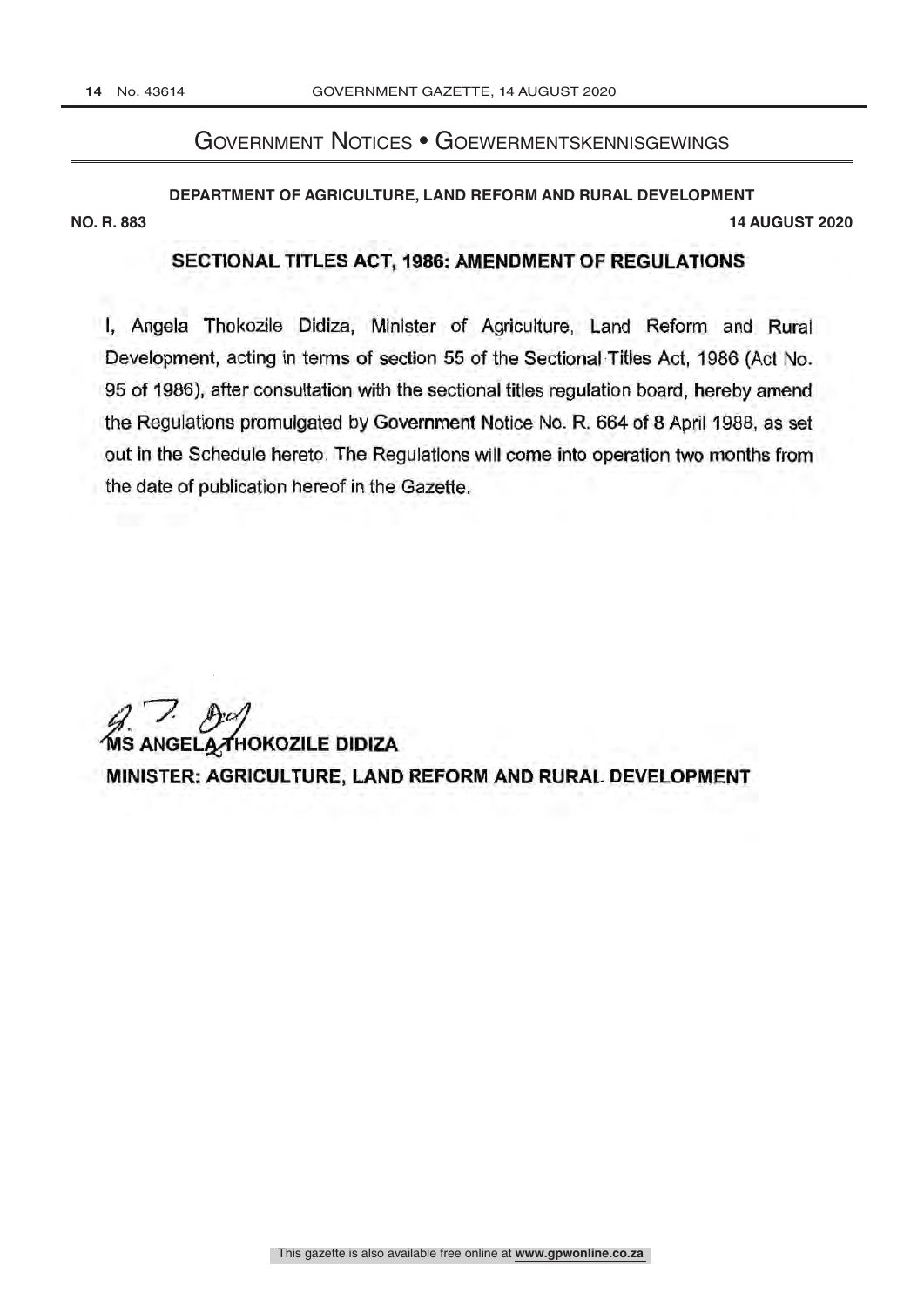#### SCHEDULE

#### **Definitions**

1. In this Schedule "the Regulations" mean the Regulations promulgated by Government Notice No. R. 664 of 8 April 1988 (as corrected by Government Notice No. R. 991 of 27 May 1988), as amended.

### Amendment of regulation 15

2. Regulation 15 of the Regulations is hereby amended by the substitution for subregulation (4) of the following subregulation:

"(4) Whenever the registrar amends the relative sectional title deed as required by section 14(5) of the Act, he or she must endorse thereon that the amendment has been effected in accordance with an alteration, amendment or substitution of the registered sectional plan, and in the case of a substituted sectional plan, register such plan and substitute the registered sectional plan therewith. ".

### Amendment of Regulation 16A

3. Regulation 16A of the Regulations is hereby amended by the substitution for subregulation (1) of the following subregulation:

"(1) Every deed of transfer, certificate of title, certificate of registration or sectional mortgage bond shall be prepared by a conveyancer or other person empowered thereto by any act who shall make and sign a certificate in the undermentioned form in the upper right hand corner on the first page of the document concerned:

Prepared by me

CONVEYANCER l AUTHORISATION OF OTHER PERSON (Use whichever is applicable)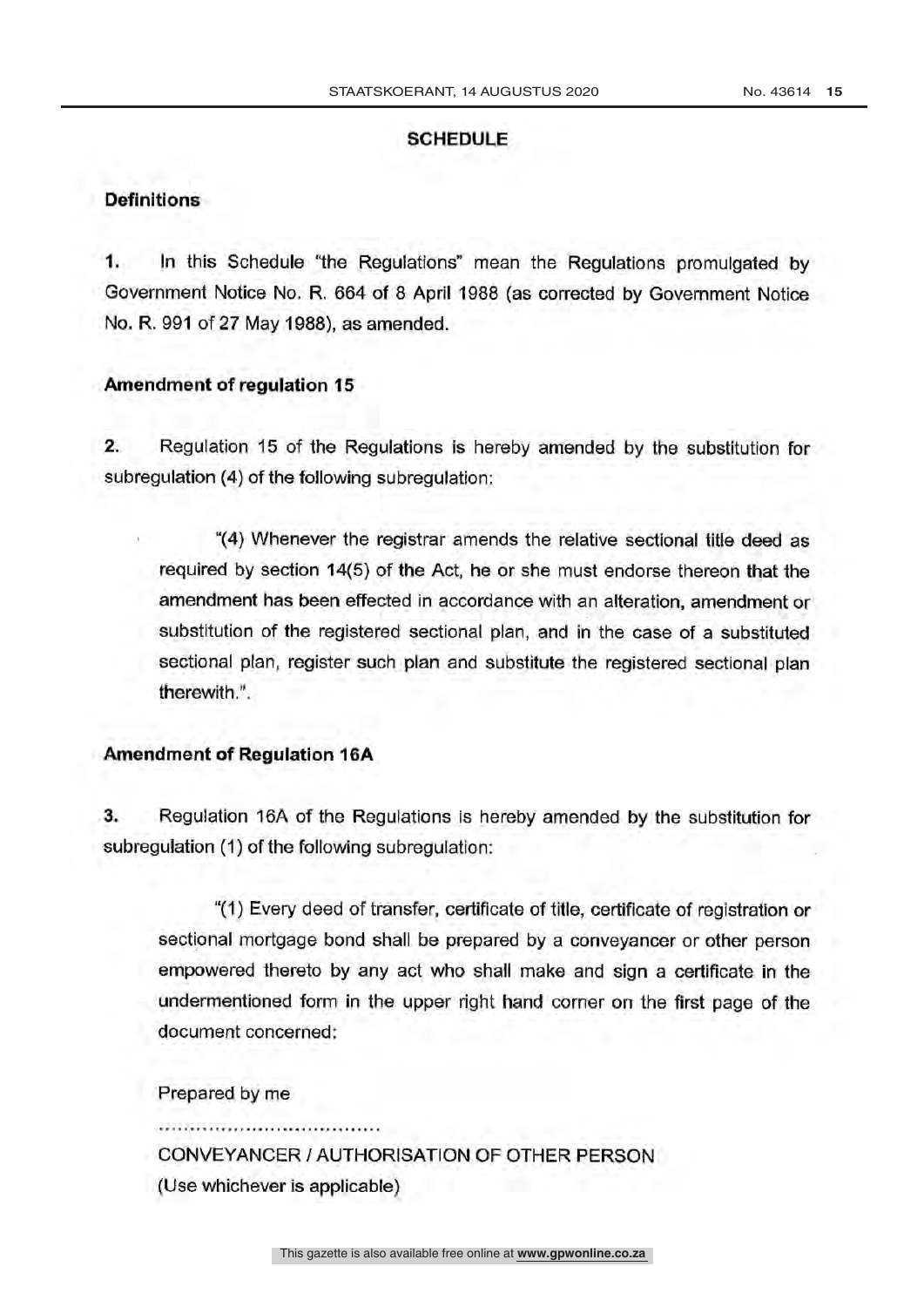(State full name and surname in block letters)

alestión reservacion del liberatura.

(Conveyancer to disclose Legal Practice Council Membership Number) ".

### Amendment of regulation 16B

4. Regulation 16B of the Regulations is hereby amended-

(a) by the substitution for subregulation (1) of the following subregulation:

"(1) Subject to the provisions of subregulations (3) and (4) a power of attorney, application or consent required for the performance of an act of registration in a deeds registry, and tendered for registration or filing of record in a deeds registry, shall be prepared by a practising attorney, not necessarily practising in the province in which such deeds registry is situate, notary, conveyancer or other person empowered thereto by any act, who shall make and sign a certificate in the undermentioned form in the upper right hand corner on the first page of the document concerned:

#### Prepared by me

ATTORNEY/NOTARY/CONVEYANCER/AUTHORISATION OF OTHER PERSON

(Use whichever is applicable)

(State full name and surname in block letters)

(Attorney/Conveyancer/Notary to disclose Legal Practice Council Membership Number)"; and

 $(b)$  by the substitution for subregulation  $(5)$  of the following subregulation: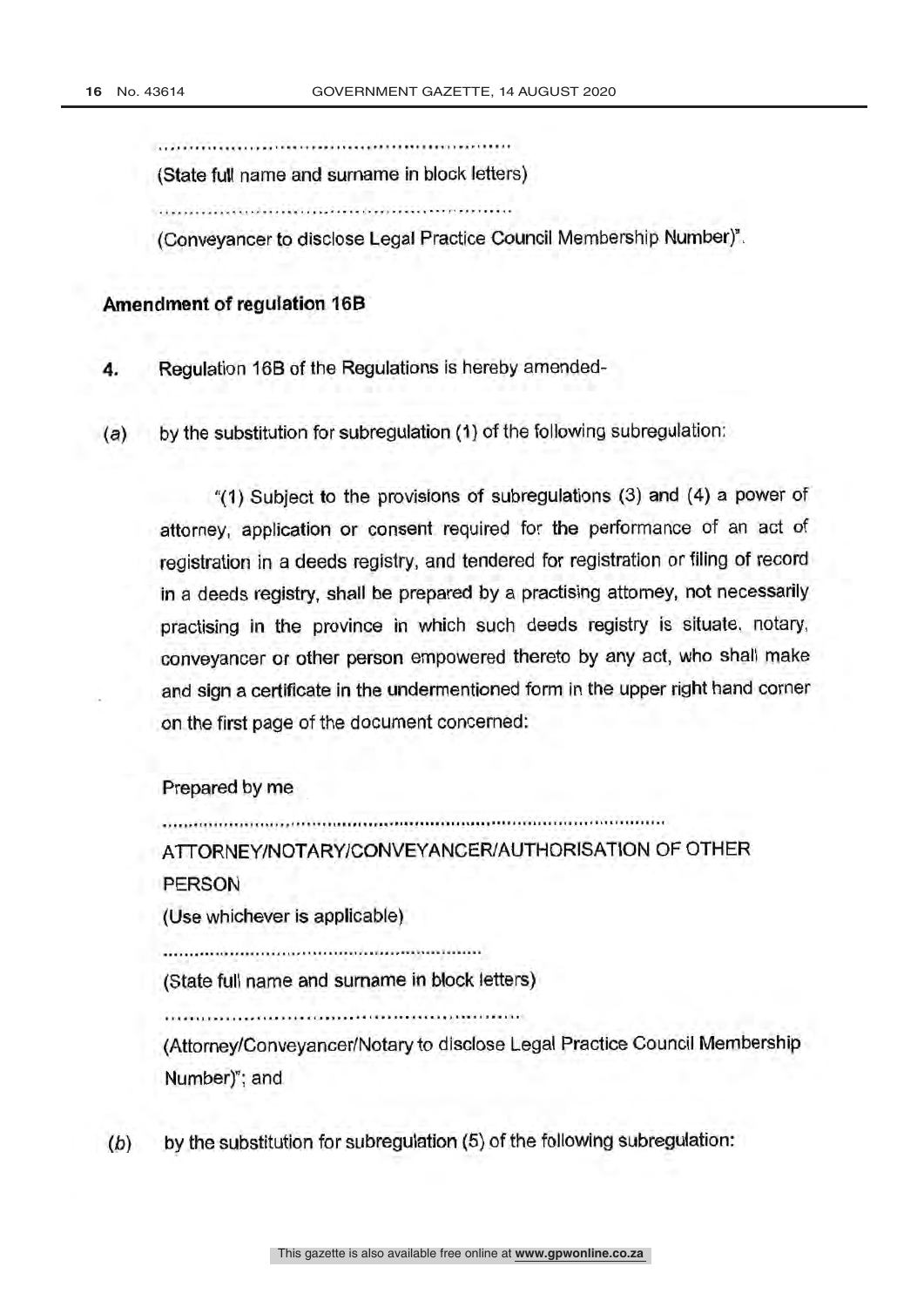"(5) When a certificate referred to in subregulation (1) is signed by an attorney or notary, the fact that the signatory is a practising attorney or notary shall be confirmed by a practising conveyancer, who shall countersign the certificate by making and signing the following certificate thereon:

Countersigned by me

**CONVEYANCER** 

(State full name and surname in block letters)

(Disclose Legal Practice Council Membership Number) ".

## Amendment of Annexure 1

- 5. Annexure 1 to the Regulations is hereby amended -
- (a) by the substitution for the certificate in forms B, C, F, G, H, J, L, M, O, P, Q, R, W, Z, AG, AH, Al, AJ, AK, and AO of the following certificate:

"Prepared by me

**CONVEYANCER** 

(State full name and surname in block letters)

(Disclose Legal Practice Council Membership Number) ";

 $(b)$  by the substitution for form H of the following form:

### "Form H

Prepared by me

CONVEYANCER

This gazette is also available free online at **www.gpwonline.co.za**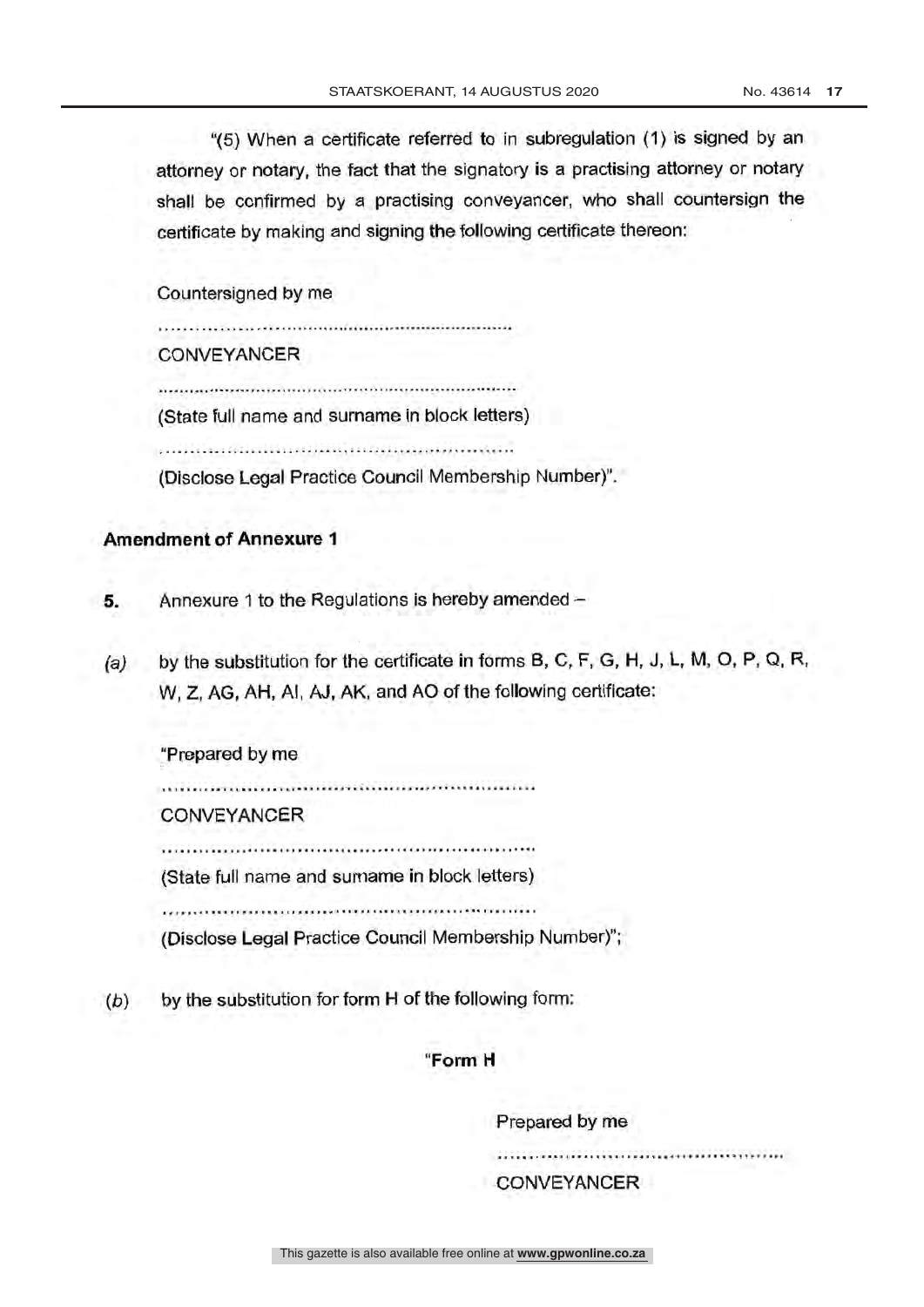(State full name and surname in block letters)

(Disclose Legal Practice Council Membership Number)

### DEED OF TRANSFER

Be it hereby made known:

That appeared before me at , being duly authorized thereto by a power of attorney granted to him or her by the day of medicing and and the day of and the day of and and the day of and the day of and the day of and the signed at and the said appearer declared that-

(here insert an appropriate recital of the nature and date of the transaction or the circumstances necessitating transfer) and that he or she in his or her capacity as aforesaid, do, by these presents, cede and transfer, in full and free property, to and on

 $*_{1}$ A unit consisting of-

> $(a)$  Section No.  $\ldots$  $\ldots$  $\ldots$  $\ldots$  $\ldots$  $\ldots$  as shown and more fully described on Sectional Plan No. SS in the scheme known as ............................... in respect of the land and building or buildings situated at t of which section the floor area according to the said sectional plan is square metres in extent; and

> (b) an undivided share in the common property in the scheme apportioned to the said section in accordance with the participation quota as endorsed on the said sectional. plan.

Held by virtue of t

\*2. Here insert the description of the land to be conveyed, the extent thereof, and comply with the provisions of the regulations promulgated under the Deeds Registries Act, 1937 (Act No. 47 of 1937), with reference to the extending clause and the conditions governing the unit.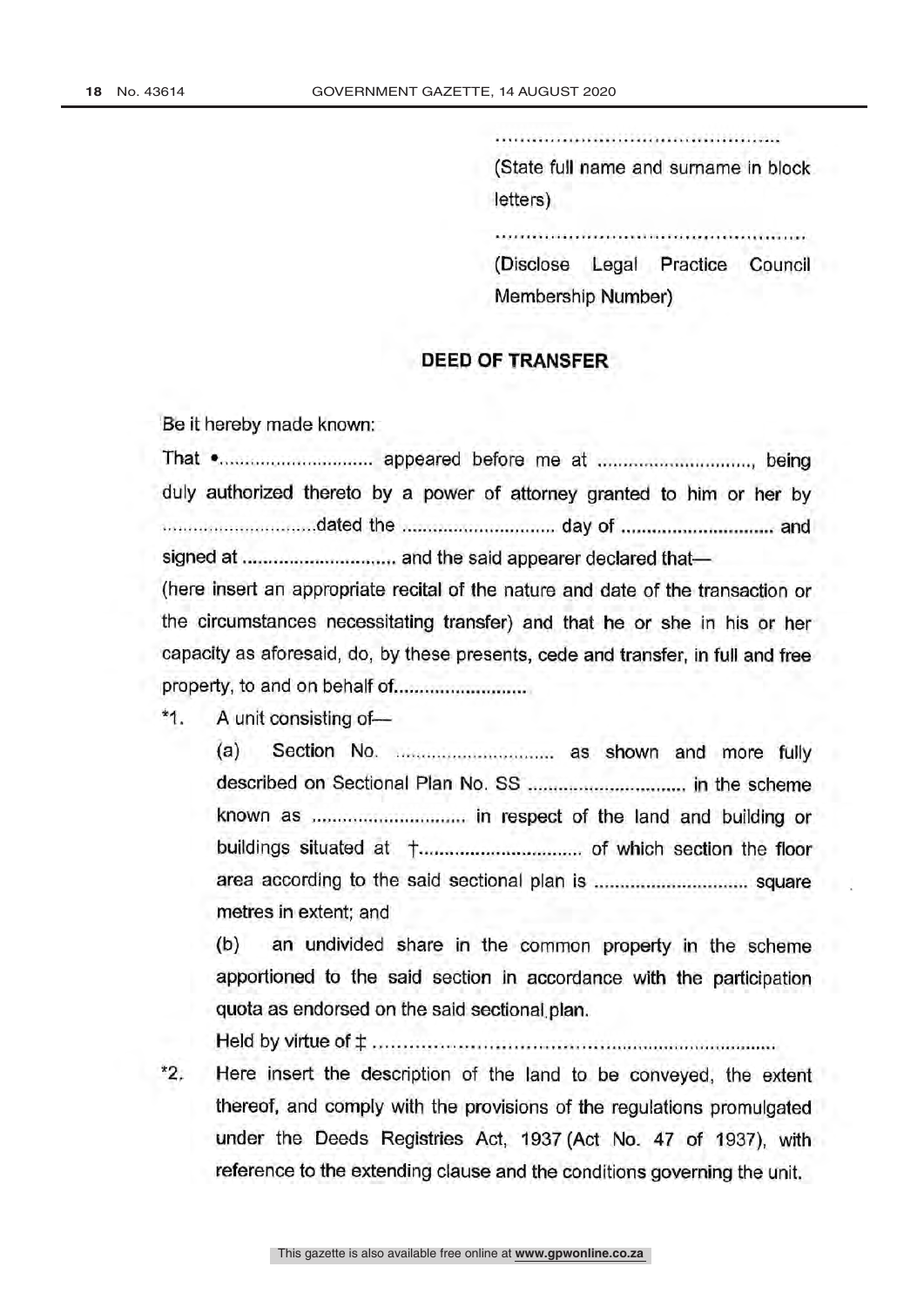\*3. All the right, title and interest (here insert the share to be alienated if not the full interest) in the land and building or buildings in the scheme known as situated at t which interest consisting of § Section No. ................. in extent as shown and more fully described on Sectional Plan No. SS in extent as shown and more fully described on Section Plan No. SS and \*undivided share /undivided shares in the common property apportioned in accordance with the participation quota as endorsed on the said sectional plan.

Held by virtue of \$ The said \*unit/interest is subject to or shall benefit by-

- the servitudes, other real rights and conditions, if any,\* as  $(i)$ contained in the schedule of conditions referred to in section 11 (3) (b) and the servitudes referred to in section 28 of the Sectional Titles Act, 1986 (Act No. 95 of 1986) / endorsed on the sectional plan and the servitudes referred to in section 19 of the Sectional Titles Act , 1971 (Act No. 66 of 1971); and
- (ii) any alteration to the building or buildings or to a section or to the common property shown on the said sectional plan.
- (iii) (Insert the special conditions endorsed against the title deed contained therein.)

Wherefore all the rights, title and interest which the transferor heretofore had to the unit aforesaid is renounced, and in consequence it is also acknowledged that the transferor is entirely dispossessed of, and disentitled to, the same, and that, by virtue of these presents the aforesaid transferee now is entitled thereto, the State however, reserving its rights, and finally acknowledging ................... (here quote the \* purchase price /declared value of the property where a purchase price is not applicable /purchase price and the declared value where the declared value of the property is higher than the purchase price).

| Signed, | executed | and | sealed<br>The Company | at<br><b>Service State</b> | <br>--------------       | on |
|---------|----------|-----|-----------------------|----------------------------|--------------------------|----|
|         |          |     |                       |                            |                          |    |
|         |          |     |                       |                            | qq Signature of appearer |    |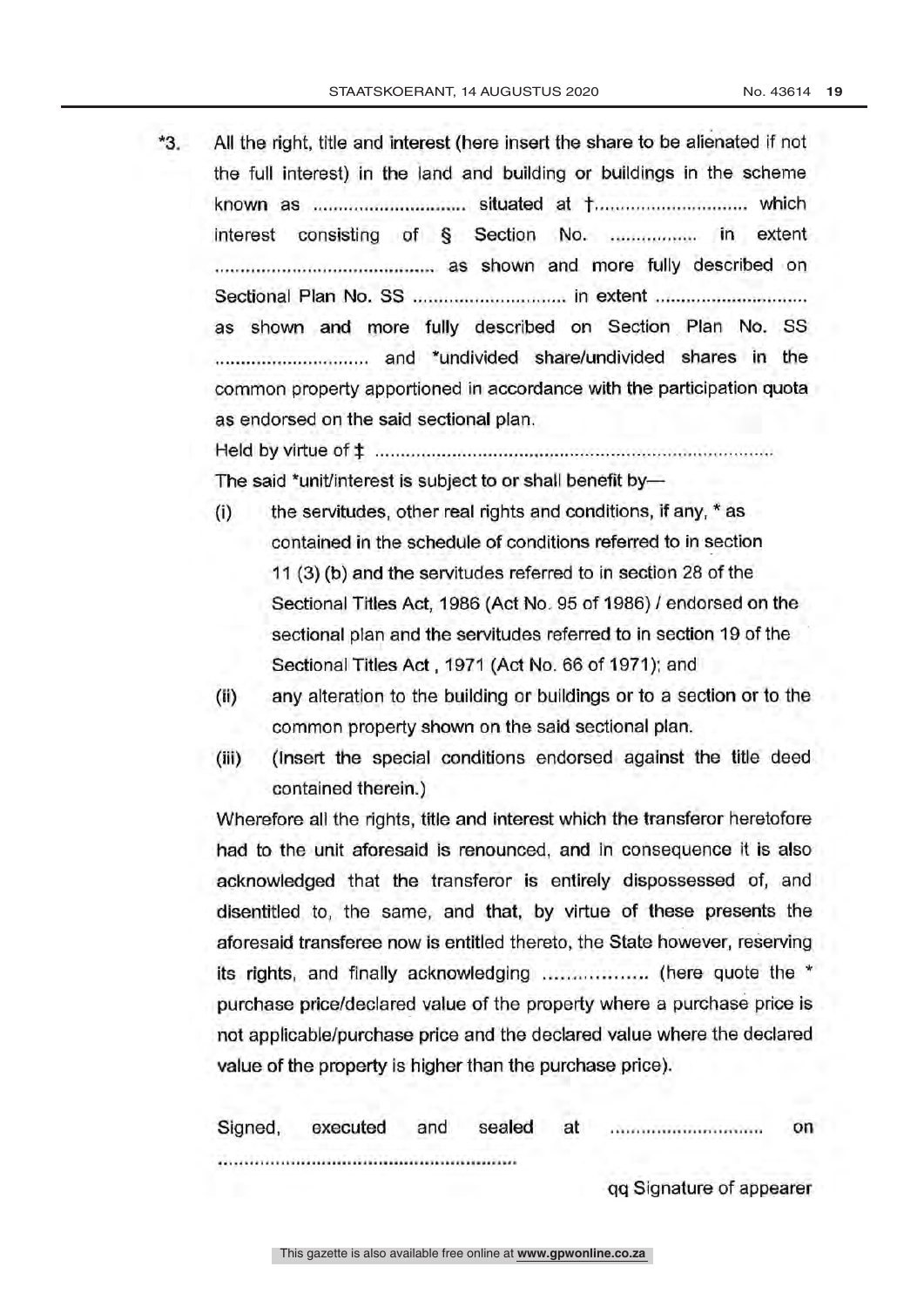In my presence

Registrar of Deeds

\* Omit whichever is not applicable.

t State name of town / city or suburb or township and local authority / description of the farm.

 $\ddagger$  State type of sectional title deed(s) and the number(s) thereof.

§ State each unit in separate paragraph.

The Legal Practice Council Membership Number must be disclosed together with the full name and surname of the conveyancer- appearer in the pre-amble of the Deed of Transfer."; and

(c) by the substitution for the certificate in forms I, AL, and AM of the following certificate:

"Prepared by me

ATTORNEY /NOTARY /CONVEYANCER

(Use whichever is applicable)

(State full name and surname in block letters)

(Disclose Legal Practice Council Membership Number) ".

# Short title

6. These regulations shall be known as the Sectional Titles Amendment Regulations, 2020.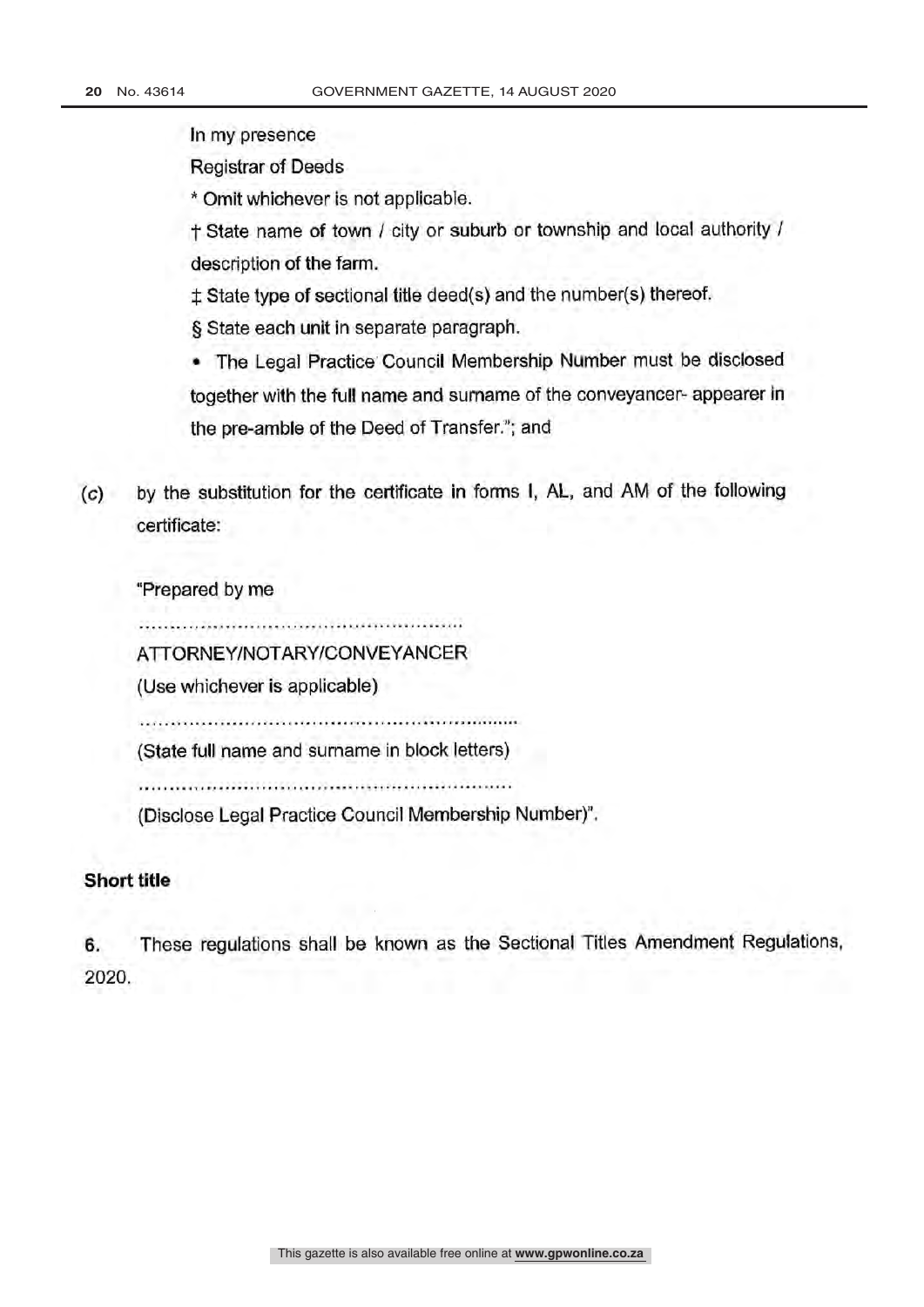**DEPARTEMENT VAN LANDBOU, GRONDHERVORMING EN LANDELIKE ONTWIKKELING NO. R. 883 14 AUGUSTUS 2020**

#### WET OP DEELTITELS, 1986: WYSIGING VAN REGULASIES

Ek, Angela Thokozile Didiza, Minister van Landbou, Grondhervorming en Landelike Ontwikkeling, kragtens artikel 55 van die Wet op Deeltitels, 1986 (Wet No. 95 van 1986), na raadpleging met die deeltitelregulasieraad, wysig hiermee die Regulasies afgekondig by Goewermentskennisgewing No. R. 664 van 8 April 1988, soos in die Bylae hiervan uiteengesit. Die Regulasies tree in werking twee maande vanaf die datum van publikasie hiervan in die Staatskoerant.

ME ANGELA THOKOZILE DIDIZA MINISTER: LANDBOU, GRONDHERVORMING EN LANDELIKE ONTWIKKELING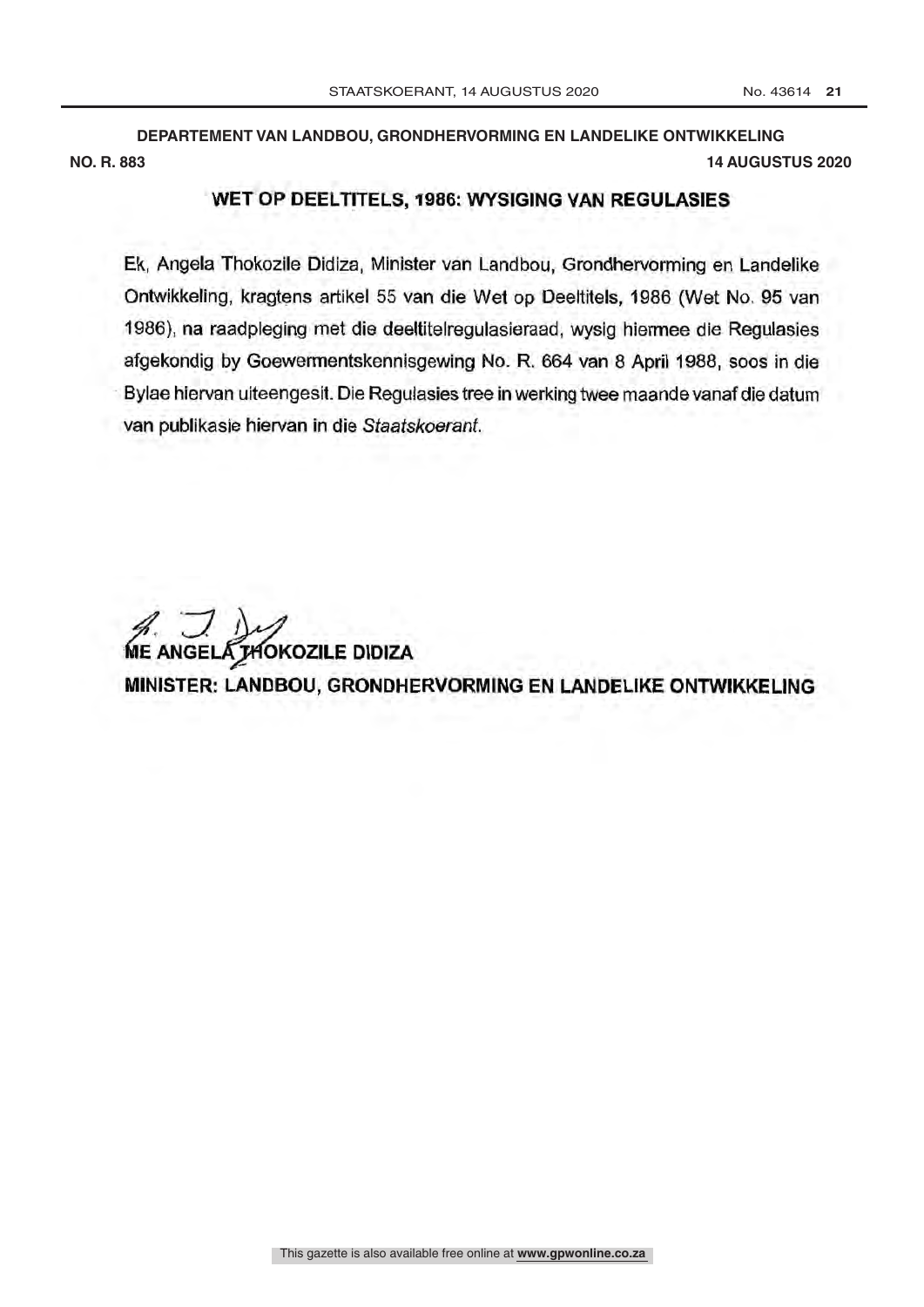### BYLAE

#### Woordomskrywings

1. In hierdie Bylae beteken "die Regulasies" die Regulasies afgekondig by Goewermentskennisgewing No. R. 664 van 8 April 1988 (soos verbeter deur Goewermentskennisgewing No. R. 991 van 27 Mei 1988), soos gewysig.

#### Wysiging van regulasie 15

2. Regulasie 15 van die Regulasies word hierby gewysig deur subregulasie (5) deur die volgende subregulasie te vervang:

"(4) Wanneer die registrateur die betrokke deeltitelbewys wysig soos by artikel 14 (5) van die Wet vereis, moet by of sy daarop aanteken dat die wysiging aangebring is ooreenkomstig 'n verandering, wysiging of vervanging van die geregistreerde deelpian, en in die geval van 'n vervangende deelpian, derglike plan registreer en die geregistreerde deelpian daarmee vervang.".

### Wysiging van regulasie 16A

3. Regulasie 16A van die Regulasies word hierby gewysig deur subregulasie (1) deur die volgende subregulasie te vervang:

"(1) Elke transportakte, titelsertifikaat, sertifikaat van registrasie of deelverband moet opgestel word deur 'n transportbesorger of ander persoon kragtens enige wet daartoe gemagtig wat 'n sertifikaat in onderstaande vorm in die boonste regterkantse hoek op die eerste bladsy van die betrokke dokument moet aanbring en onderteken:

Opgestel deur my

TRANSPORTBESORGER / MAGTIGING VAN ANDER PERSOON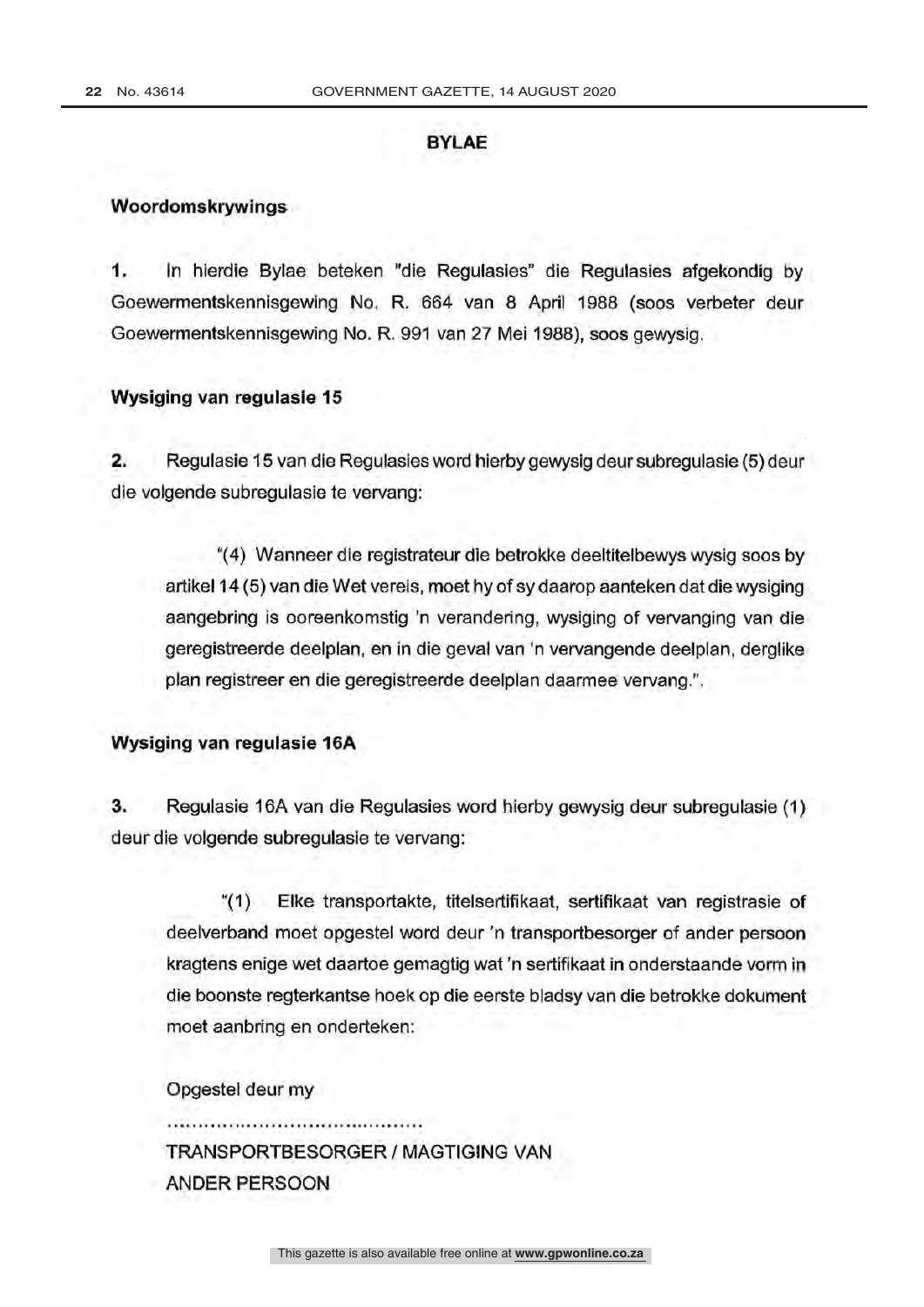(Gebruik wat ook al van toepassing is)

(Vermeld volle naam en van in blokietters)

(Vermelding van Lidmaatskap Nommer van Regspraktykraad deur Transportbesorger)".

#### Wysiging van regulasie 16B

4. Regulasie 16B van die Regulasies word hierby gewysig deur-

(a) subregulasie (1) deur die volgende subregulasie te vervang:

"(1) Behoudens die bepalings van subregulasies (3) en (4) word 'n prokurasie, aansoek of toestemming wat benodig word vir die verrigting van 'n registrasiehandeling in 'n registrasiekantoor, en vir registrasie of liassering op rekord in 'n registrasiekantoor aangebied word, opgestel deur 'n praktiserende "(1) Behoudens die bepalings van subregulasies (3) en (4) word 'n<br>prokurasie, aansoek of toestemming wat benodig word vir die verrigting van 'n<br>registrasiehandeling in 'n registrasiekantoor, en vir registrasie of liasserin registrasiekantoor geleë is, hoef te praktiseer nie, notaris, transportbesorger of ander persoon kragtens enige wet daartoe gemagtig, wat 'n sertifikaat in onderstaande vorm in die boonste regterkantse hoek op die eerste bladsy van die betrokke dokument moet aanbring en onderteken:

Opgestel deur my

PROKUREUR/NOTARIS/TRANSPORTBESORGER/MAGTIGING VAN ANDER PERSOON

(Gebruik wat ook al van toepassing is)

(Vermeid volle naam en van in blokietters)

(Vermelding van Lidmaatskap Nommer van Regspraktykraad deur Prokureur, Notaris en Transportbesorger)"; en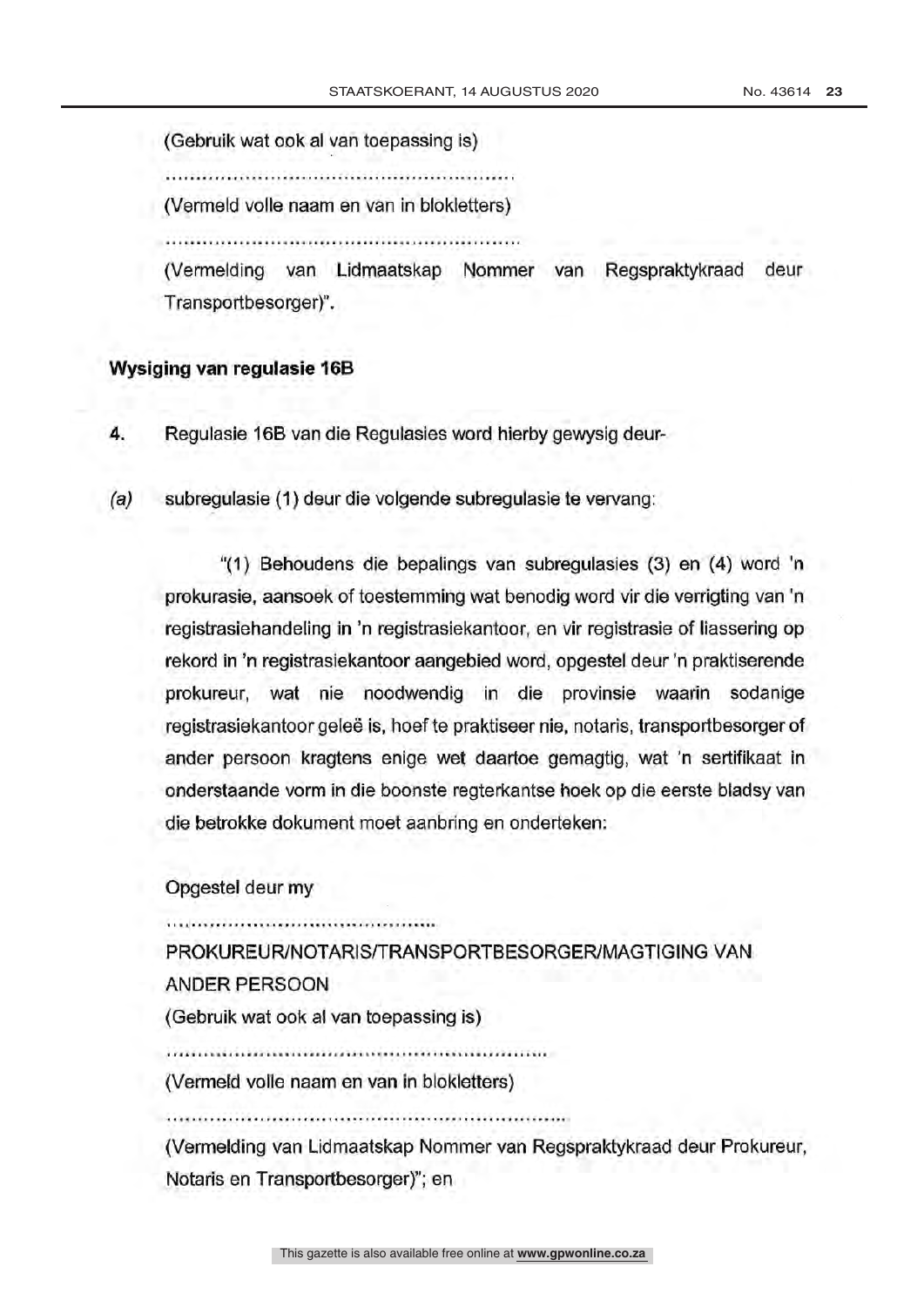(b) subregulasie (5) deur die volgende subregulasie te vervang:

"(5) Wanneer'n sertifikaat bedoel in subregulasie (1) deur 'n prokureur of notaris onderteken word, moet die feit dat die ondertekenaar 'n praktiserende prokureur of notaris is, bevestig word deur 'n praktiserende transportbesorger, wat die sertifikaat moet mede- onderteken deur die volgende sertifikaat daarop aan te bring en te onderteken:

Mede -onderteken deur my

TRANSPORTBESORGER

( Vermeid volle naam en van in blokietters)

(Vermeld Lidmaatskap Nommer van Regspraktykraad)".

### Wysiging van Aanhangsel <sup>1</sup>

- 5. Aanhangsel 1 tot die Regulasies word hierby gewysig -
- (a) deur die sertifikaat in vorm B, C, F, G, H, J, L, M, O, P, Q, R, W, Z, AG, AH, Al, AJ, AK, en AO deur die volgende sertifikaat te vervang:

"Opgestel deur my

TRANSPORTBESORGER

( Vermeid volle naam en van in blokietters)

(Vermeld Lidmaatskap Nommer van Regspraktykraad) ";

(b) deur vorm H deur die volgende vorm te vervang: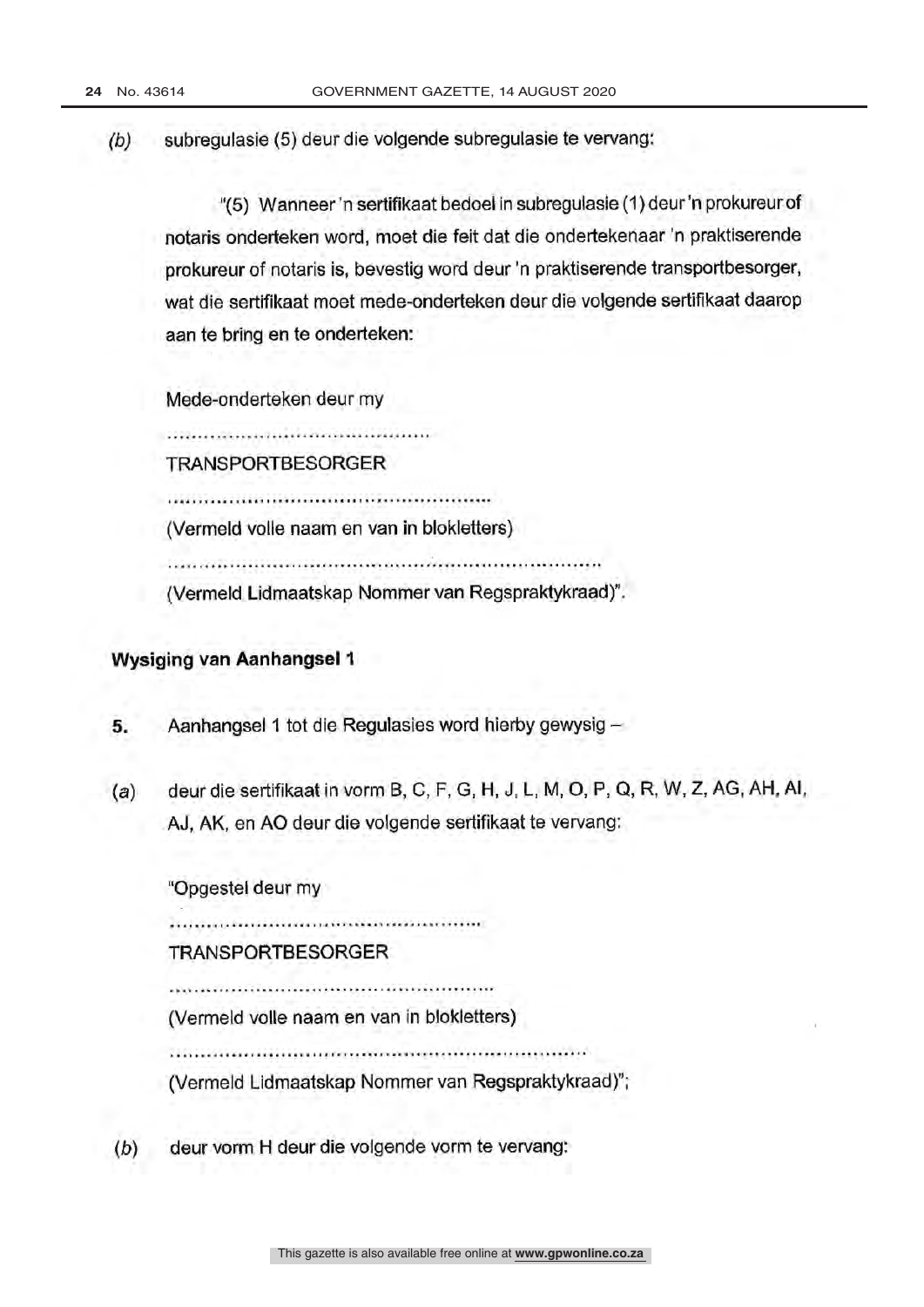### "Vorm H

Opgestel deur my

TRANSPORTBESORGER

(Vermeld volle naam en van in blokletters)

( Vermeid Lidmaatskap Nommer van Regspraktykraad)

### TRANSPORTAKTE

Hierby word bekend gemaak:

Dat voor my verskyn het te behoorlik daartoe gemagtig deur 'n volmag aan horn of haar verleen deur gedateer die maakkendie dag van maakkende dag van dag van dag van dag van die dag van die dag van die dag van en geteken te ................................. en genoemde komparant het verklaar dat-(Voeg hier in die gepaste uiteensetting van die aard en datum van die transaksie of die omstandighede wat 'n transport nodig maak) en dat by of sy in sy of haar voornoemde hoedanigheid hierby in volkome en vrye eiendom sedeer en transporteer aan en ten gunste van

\*1. 'n Eenheid bestaande uit-

(a) Deel No. soos aangetoon en vollediger beskryf op Deelplan No. SS in die skema bekend as ten opsigte van die grond en gebou of geboue geleë te <sup>t</sup> van welke deel die vloeroppervlakte, volgens voormelde deelplan vierkante meter groot is; en skema, aan genoemde deel toegedeel ooreenkomstig die

(b) 'n onverdeelde aandeel in die gemeenskaplike eiendom in die deelnemingskwota soos op genoemde deelplan aangeteken.

Gehou kragtens \$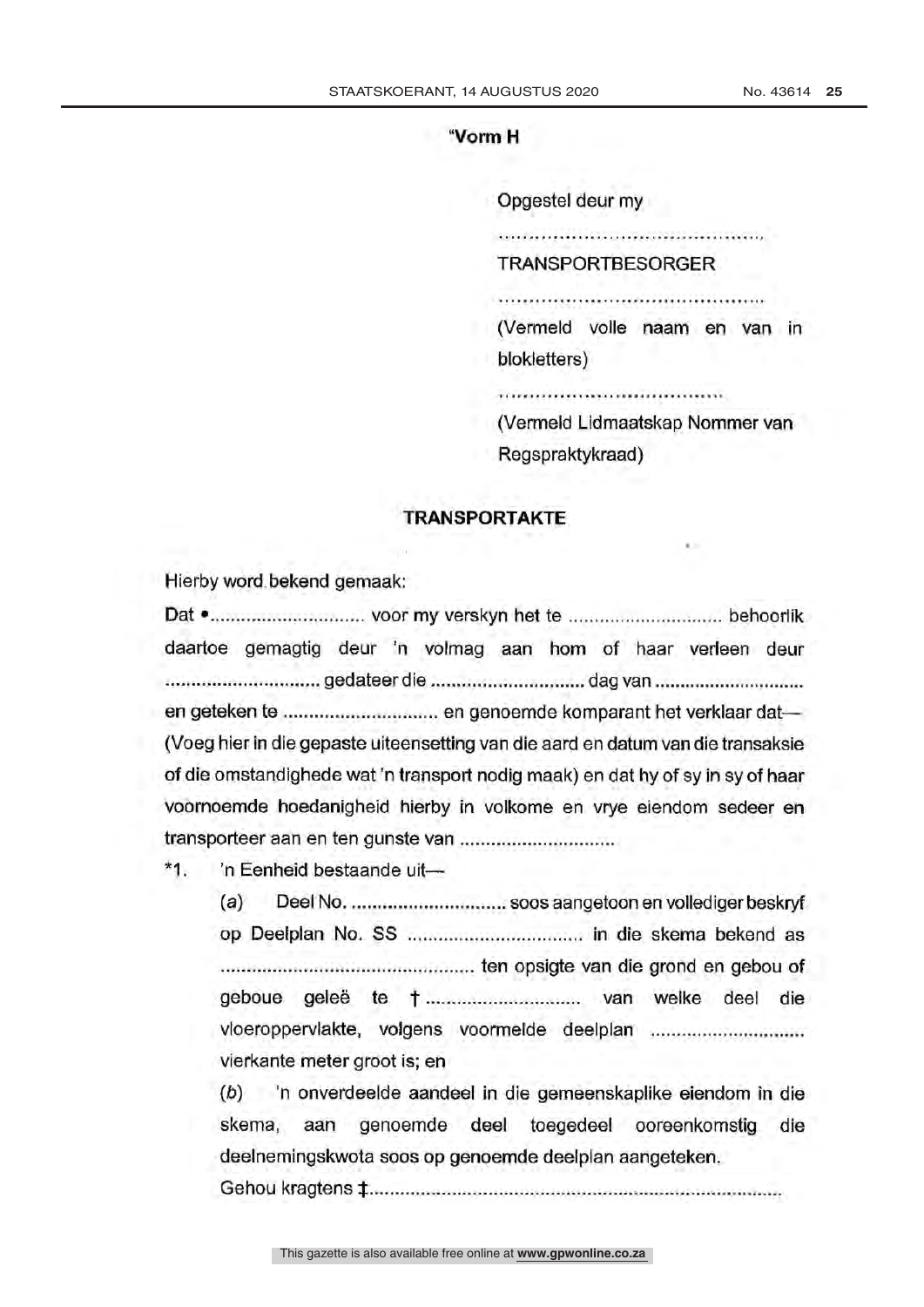\*2. Voeg hier in die beskrywing van grond wat oorgedra word, die grootte daarvan en voldoen aan bepalings van die regulasies, uitgevaardig kragtens die Registrasie van Aktes Wet, 1937 (Wet No. 47 van 1937), met betrekking tot die uitstrekkingsklousule en die voorwaardes waaraan die eenheid onderhewig is.

\*3. Alle reg, titel en belang (vermeld hier die aandeel wat vervreem word indien dit nie die volle belang is nie) in die grond en gebou of geboue in die skema bekend as geleë to t welke belang bestaan uit § Deel No. groot soos aangetoon en vollediger beskryf op Deelplan No. SS. en \*'n onverdeelde aandeel / onverdeelde aandele in die gemeenskaplike eiendom toegedeel ooreenkomstig die deelnemingskwota soos aangedui op die genoemde deelplan. Gehou kragtens

Die genoemde \*eenheid/belang is onderworpe aan of word bevoordeel deur

- (i)die serwitute, ander saaklike regte en voorwaardes, indien enige is, soos vervat in die bylae van voorwaardes bedoel in artikel 11 (3) (b) en die serwitute bedoel in artikel 28 van die Wet op Deeltitels, 1986 (Wet No. 95 van 1986) / geëndosseer op die deelplan en die serwitute bedoel in artikel 19 van die Wet op Deeltitels, 1971 (Wet No. 66 van 1971) ; en
- (ii) enige verandering aan die gebou of geboue of aan 'n deel of aan die gemeenskaplike eiendom aangetoon op die genoemde deelplan.

(iii) (Voeg in die spesiale voorwaardes geëndosseer teen die title soos daarin opgeneem.)

Derhalwe word afstand gedoen van al die regte, titel en belang wat die transportgewer voorheen op genoemde eiendom gehad het en gevoiglik ook erken dat die transportgewer geheel en al van die besit daarvan onthef is en nie meer daartoe geregtig is nie en dat, kragtens hierdie akte, genoemde transportnemer nou daartoe geregtig is, behoudens die regte van die Staat en erken hylsy ten slotte (voeg hier in die \* koopprys/verklarende waarde van die eiendom waar 'n koopprys nie van toepassing is nie/koopprys en die verklarende waarde